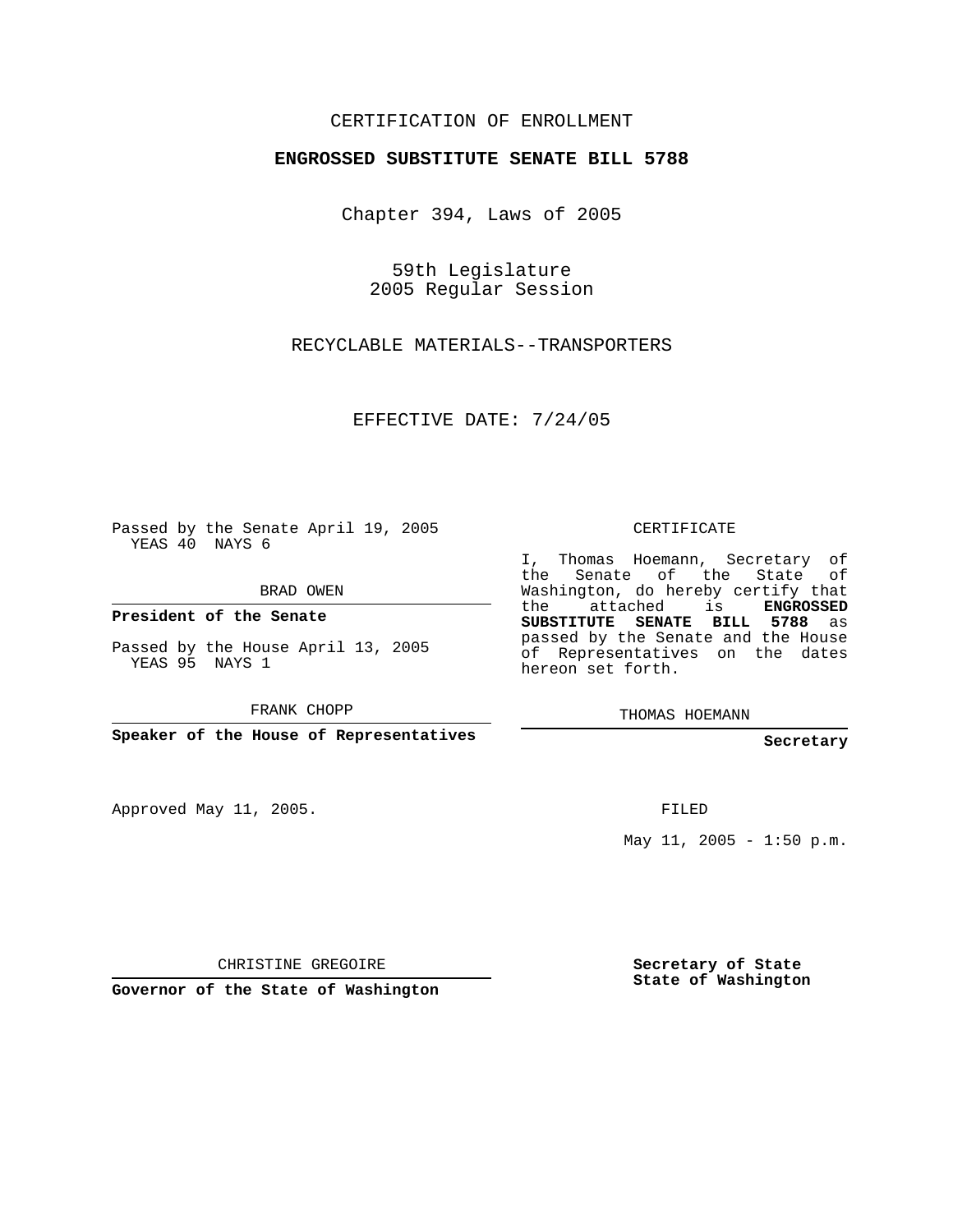## **ENGROSSED SUBSTITUTE SENATE BILL 5788** \_\_\_\_\_\_\_\_\_\_\_\_\_\_\_\_\_\_\_\_\_\_\_\_\_\_\_\_\_\_\_\_\_\_\_\_\_\_\_\_\_\_\_\_\_

\_\_\_\_\_\_\_\_\_\_\_\_\_\_\_\_\_\_\_\_\_\_\_\_\_\_\_\_\_\_\_\_\_\_\_\_\_\_\_\_\_\_\_\_\_

AS AMENDED BY THE HOUSE

Passed Legislature - 2005 Regular Session

## **State of Washington 59th Legislature 2005 Regular Session**

**By** Senate Committee on Water, Energy & Environment (originally sponsored by Senators Doumit, Kastama, Mulliken, Haugen, Morton, Poulsen, Pridemore and Berkey)

READ FIRST TIME 03/02/05.

 AN ACT Relating to ensuring the lawful transport and handling of recyclable materials; amending RCW 70.95.305; reenacting and amending RCW 70.95.020; adding new sections to chapter 70.95 RCW; creating a new section; and prescribing penalties.

BE IT ENACTED BY THE LEGISLATURE OF THE STATE OF WASHINGTON:

 NEW SECTION. **Sec. 1.** It is the intent of the legislature to improve recycling, eliminate illegal disposal of recyclable materials, protect consumers from sham recycling, and to further the purposes of RCW 70.95.020 and the goal of consistency in jurisdictional treatment of the statewide solid waste management plan adopted by the department of ecology.

 **Sec. 2.** RCW 70.95.020 and 1998 c 156 s 1 and 1998 c 90 s 1 are each reenacted and amended to read as follows:

 The purpose of this chapter is to establish a comprehensive statewide program for solid waste handling, and solid waste recovery and/or recycling which will prevent land, air, and water pollution and conserve the natural, economic, and energy resources of this state. To this end it is the purpose of this chapter: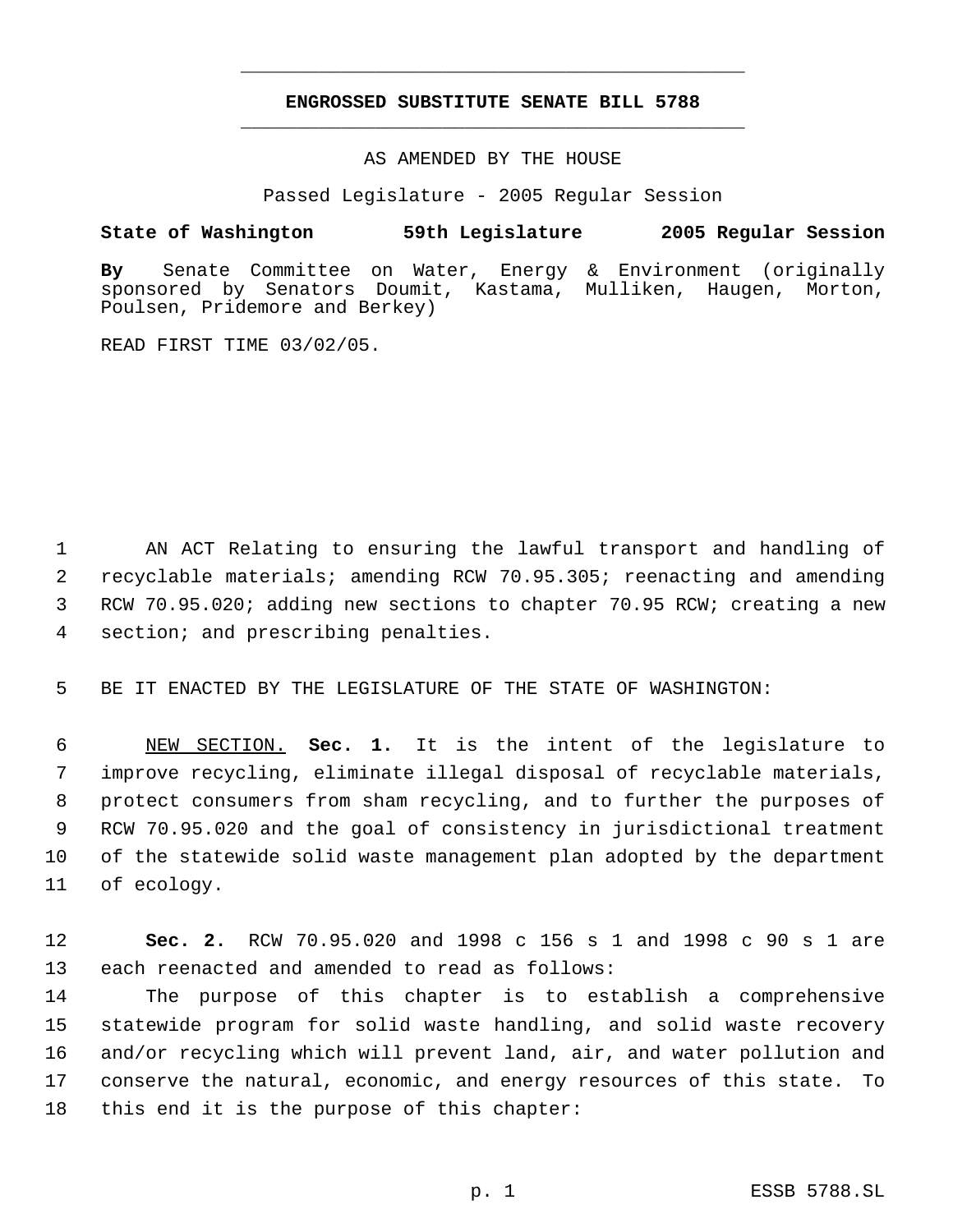(1) To assign primary responsibility for adequate solid waste handling to local government, reserving to the state, however, those functions necessary to assure effective programs throughout the state;

 (2) To provide for adequate planning for solid waste handling by local government;

 (3) To provide for the adoption and enforcement of basic minimum performance standards for solid waste handling, including that all sites where recyclable materials are generated and transported from 9 shall provide a separate container for solid waste;

 (4) To encourage the development and operation of waste recycling facilities needed to accomplish the management priority of waste 12 recycling, ((and)) to promote consistency in the requirements for such 13 facilities throughout the state, and to ensure that recyclable materials diverted from the waste stream for recycling are routed to 15 facilities in which recycling occurs;

 (5) To provide technical and financial assistance to local governments in the planning, development, and conduct of solid waste 18 handling programs;

 (6) To encourage storage, proper disposal, and recycling of discarded vehicle tires and to stimulate private recycling programs throughout the state; and

 (7) To encourage the development and operation of waste recycling facilities and activities needed to accomplish the management priority of waste recycling and to promote consistency in the permitting requirements for such facilities and activities throughout the state.

 It is the intent of the legislature that local governments be encouraged to use the expertise of private industry and to contract with private industry to the fullest extent possible to carry out solid waste recovery and/or recycling programs.

 **Sec. 3.** RCW 70.95.305 and 1998 c 156 s 5 are each amended to read as follows:

 (1) Notwithstanding any other provision of this chapter, the department may by rule exempt from the requirements to obtain a solid waste handling permit any category of solid waste handling facility that it determines to:

(a) Present little or no environmental risk; and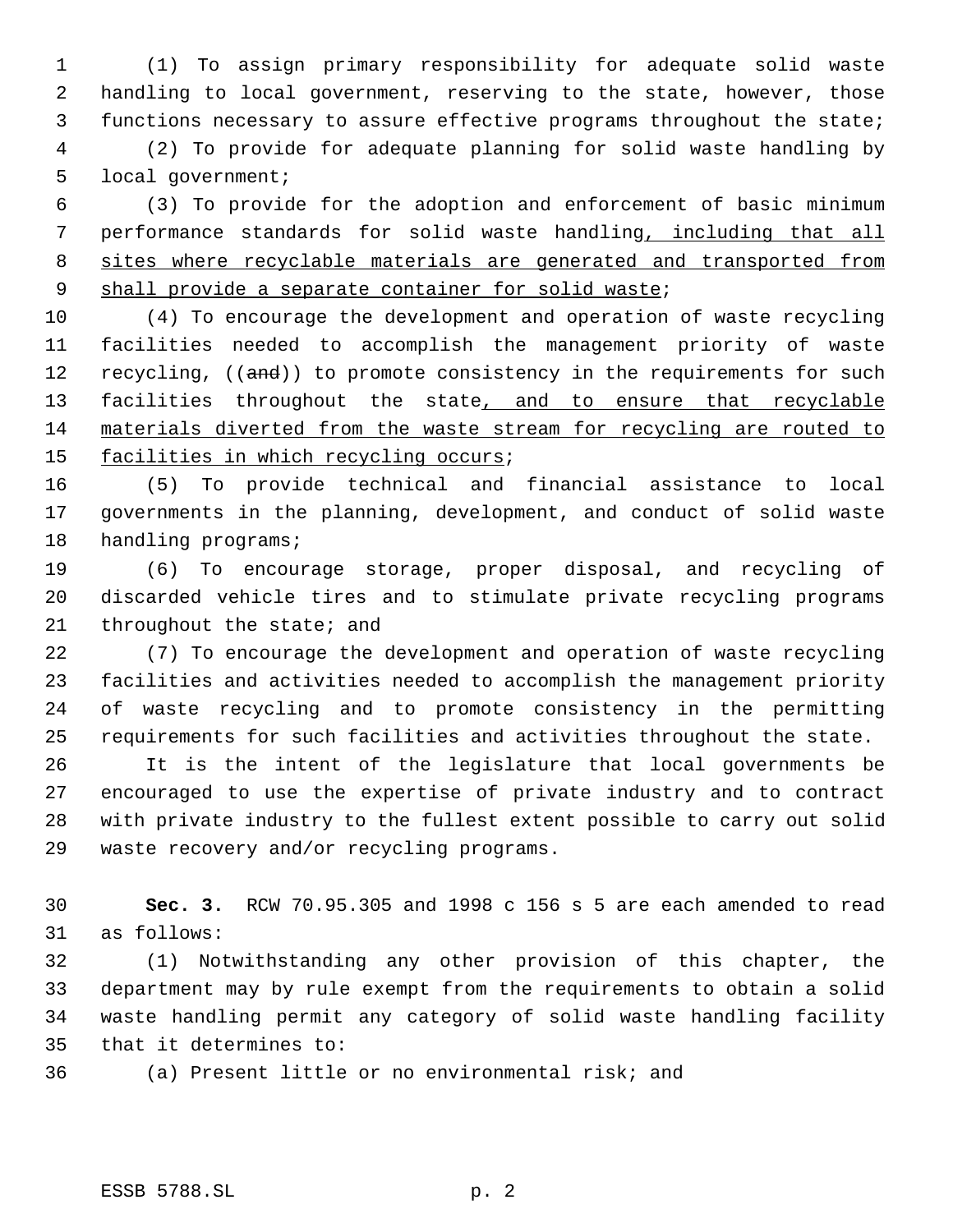(b) Meet the environmental protection and performance requirements required for other similar solid waste facilities.

 (2) This section does not apply to any facility or category of facilities that:

 (a) Receives municipal solid waste destined for final disposal, including but not limited to transfer stations, landfills, and incinerators;

 (b) Applies putrescible solid waste on land for final disposal purposes;

 (c) Handles mixed solid wastes that have not been processed to segregate solid waste materials destined for disposal from other solid 12 waste materials destined for a beneficial use or recycling;

 (d) Receives or processes organic waste materials into compost in volumes that generally far exceed those handled by municipal park departments, master gardening programs, and households; or

 (e) Receives solid waste destined for recycling or reuse, the operation of which is determined by the department to present risks to human health and the environment.

 (3) Rules adopted under this section shall contain such terms and conditions as the department deems necessary to ensure compliance with applicable statutes and rules. If a facility does not operate in compliance with the terms and conditions established for an exemption under subsection (1) of this section, the facility is subject to the permitting requirements for solid waste handling under this chapter.

 (4) This section shall not be deemed to invalidate the exemptions or determinations of nonapplicability in the department's solid waste rules as they exist on June 11, 1998, which exemptions and determinations are recognized and confirmed subject to the department's continuing authority to modify or revoke those exemptions or determinations by rule.

 NEW SECTION. **Sec. 4.** A new section is added to chapter 70.95 RCW to read as follows:

 (1) For the purposes of this section and section 5 of this act, "transporter" means any person or entity that transports recyclable materials from commercial or industrial generators over the public highways of the state of Washington for compensation, and who are required to possess a permit to operate from the Washington utilities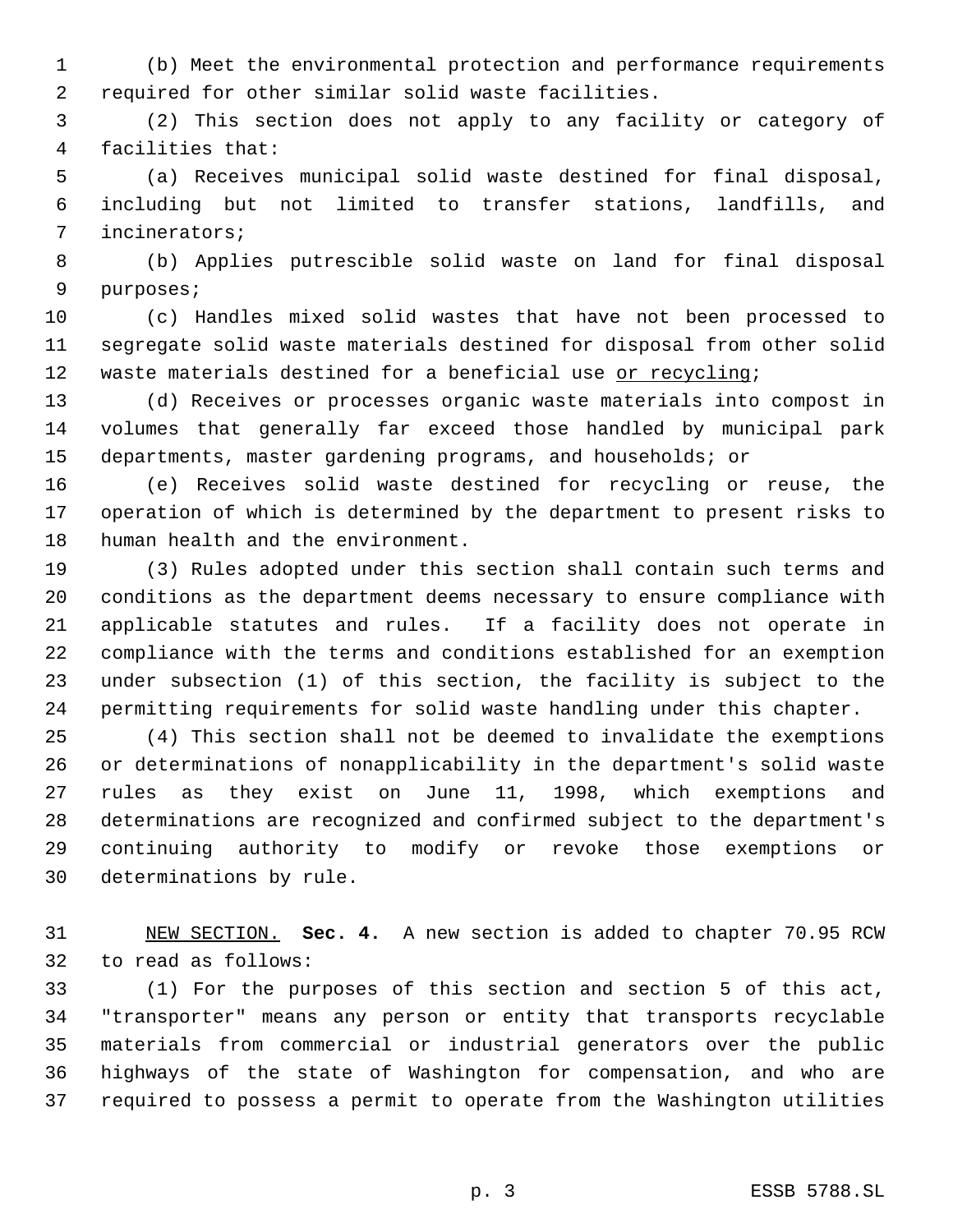and transportation commission under chapter 81.80 RCW. "Transporter" includes commercial recycling operations of certificated solid waste collection companies as provided in chapter 81.77 RCW. "Transporter" does not include:

 (a) Carriers of commercial recyclable materials, when such materials are owned or being bought or sold by the entity or person, and being carried in their own vehicle, when such activity is 8 incidental to the conduct of an entity or person's primary business;

 (b) Entities or persons hauling their own recyclables or hauling recyclables they generated or purchased and transported in their own vehicles;

 (c) Nonprofit or charitable organizations collecting and transporting recyclable materials from a buyback center, drop box, or from a commercial or industrial generator of recyclable materials;

 (d) City municipal solid waste departments or city solid waste contractors; or

 (e) Common carriers under chapter 81.80 RCW whose primary business is not the transportation of recyclable materials.

 (2) All transporters shall register with the department prior to the transportation of recyclable materials. The department shall supply forms for registration.

 (3) A transporter who transports recyclable materials within the state without a transporter registration required by this section is subject to a civil penalty in an amount up to one thousand dollars per violation.

 NEW SECTION. **Sec. 5.** A new section is added to chapter 70.95 RCW to read as follows:

 (1) A transporter may not deliver any recyclable materials for disposal to a transfer station or landfill.

 (2) A transporter shall keep records of locations and quantities specifically identified in relation to a generator's name, service date, address, and invoice, documenting where recyclables have been sold, delivered for processing, or otherwise marketed. These records must be retained for two years from the date of collection, and must be made accessible for inspection by the department and the local health department.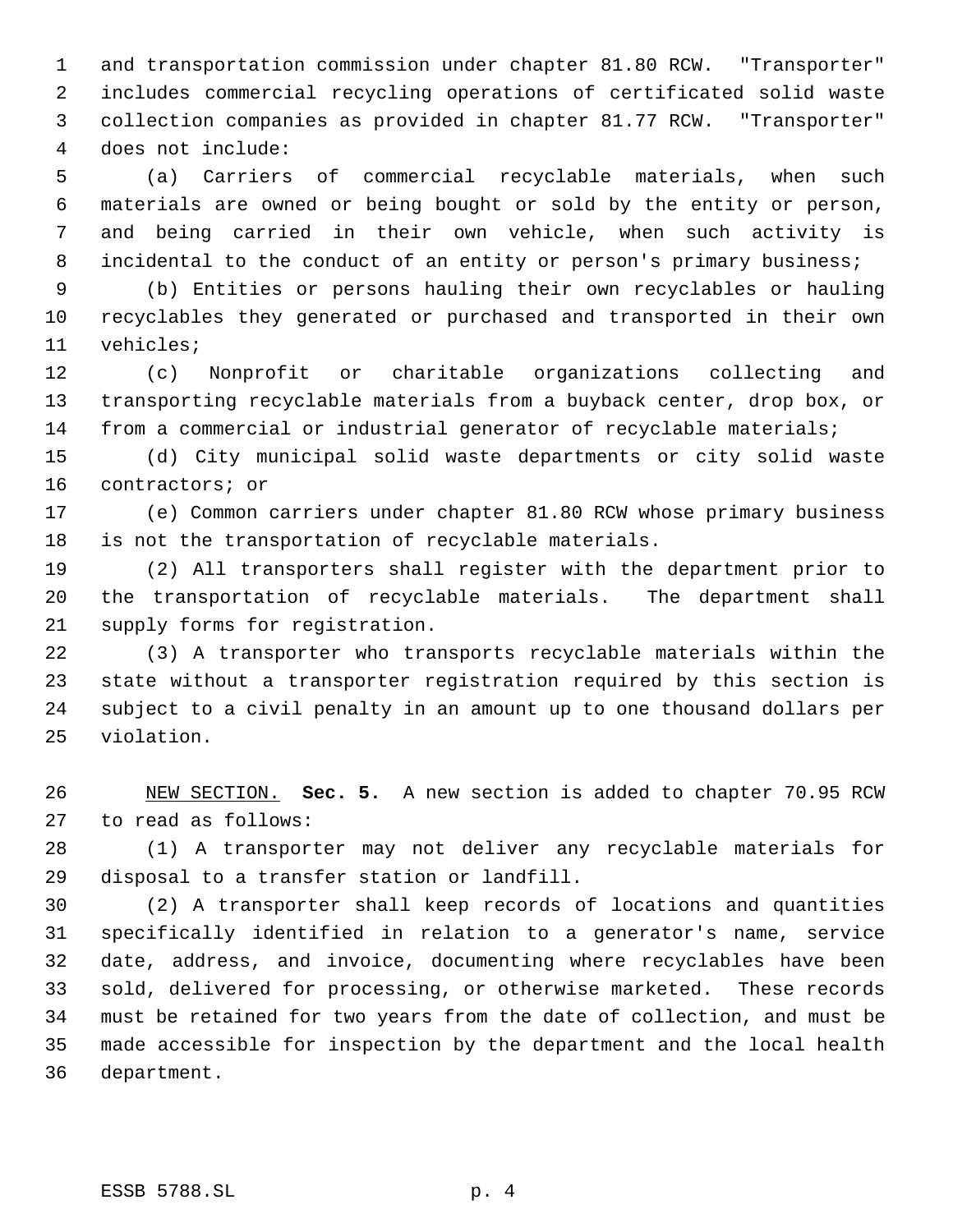(3) A transporter who violates the provisions of this section is subject to a civil penalty of up to one thousand dollars per violation.

 NEW SECTION. **Sec. 6.** A new section is added to chapter 70.95 RCW to read as follows:

 Any person damaged by a violation of sections 4 through 8 of this act may bring a civil action for such a violation by seeking either injunctive relief or damages, or both, in the superior court of the county in which the violation took place or in Thurston county. The prevailing party in such an action is entitled to reasonable costs and attorneys' fees, including those on appeal.

 NEW SECTION. **Sec. 7.** A new section is added to chapter 70.95 RCW to read as follows:

 (1) All facilities that recycle solid waste, except for those facilities with a current solid waste handling permit issued under RCW 70.95.170, must notify the department in writing within thirty days prior to operation, or ninety days from the effective date of this section for existing recycling operations, of the intent to conduct recycling in accordance with this section. Notification must be in writing, and include:

 (a) Contact information for the person conducting the recycling activity;

(b) A general description of the recycling activity;

(c) A description of the types of solid waste being recycled; and

(d) A general explanation of the recycling processes and methods.

 (2) Each facility that recycles solid waste, except those facilities with a current solid waste handling permit issued under RCW 70.95.170, shall prepare and submit an annual report to the department by April 1st on forms supplied by the department. The annual report must detail recycling activities during the previous calendar year and include the following information:

(a) The name and address of the recycling operation;

(b) The calendar year covered by the report;

 (c) The annual quantities and types of waste received, recycled, and disposed, in tons, for purposes of determining progress towards achieving the goals of waste reduction, waste recycling, and treatment in accordance with RCW 70.95.010(4); and